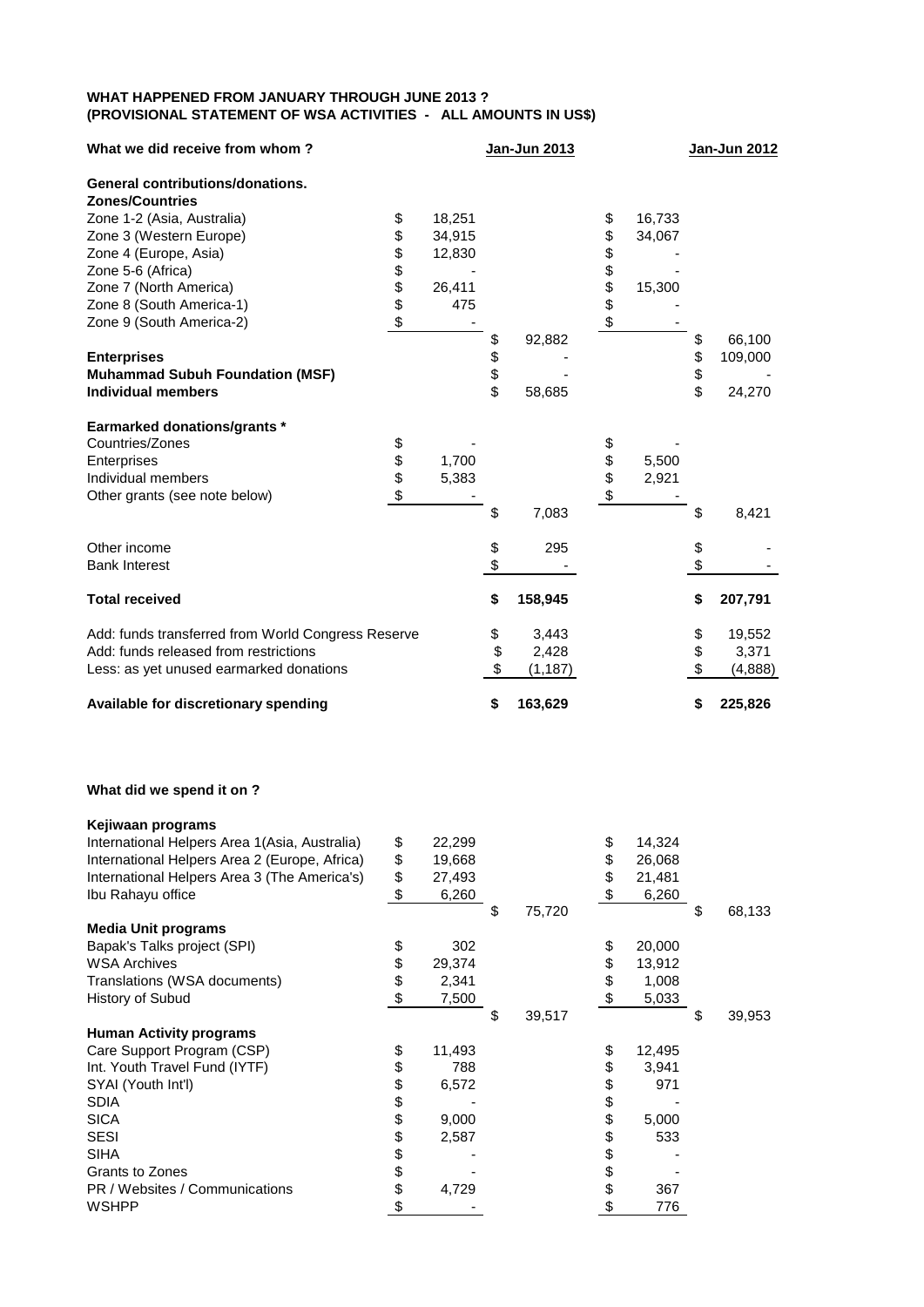|                                                                                                                                                                                                                                                                 |                                  |                                                   | \$             | 35,169                    |                                    |                                          | \$             | 24,083                    |
|-----------------------------------------------------------------------------------------------------------------------------------------------------------------------------------------------------------------------------------------------------------------|----------------------------------|---------------------------------------------------|----------------|---------------------------|------------------------------------|------------------------------------------|----------------|---------------------------|
| <b>Total program expenses</b>                                                                                                                                                                                                                                   |                                  |                                                   | \$             | 150,406                   |                                    |                                          | \$             | 132,169                   |
| <b>Supporting services</b><br>WSC meeting/Gatherings                                                                                                                                                                                                            |                                  |                                                   | \$             | 13,006                    |                                    |                                          | \$             | 28,058                    |
| <b>WSA Chair Remuneration</b><br><b>WSA Chair/Deputy Chair Expenses</b><br>Zone 1-2 (Asia, Australia)<br>Zone 3 (Western Europe)<br>Zone 4 (Europe-Asia)<br>Zone 5-6 (Africa)<br>Zone 7 (North America)<br>Zone 8 (South America-1)<br>Zone 9 (South America-2) | \$<br>\$<br>\$<br>\$\$\$\$\$\$\$ | 11,340<br>770<br>3,011<br>3,362                   |                |                           | \$<br>\$<br>\$<br>\$<br>\$\$\$\$\$ | 6,788<br>1,404<br>1,652<br>3,617         |                |                           |
| WSC BoD conference calls                                                                                                                                                                                                                                        | \$                               |                                                   |                |                           | \$                                 | 560                                      |                |                           |
| <b>WSA Executive:</b><br>Remunerations<br>Travel, accomodation<br>Office and admin expenses<br>Bank charges<br>Legal fees<br>Audit<br><b>Currency differences</b><br>Various<br>Pensions                                                                        | \$<br>\$<br><b>888888</b>        | 24,090<br>10,148<br>1,700<br>1,673<br>1,875<br>64 | \$<br>\$<br>\$ | 18,483<br>39,550<br>8,488 | \$<br>\$<br>\$<br>\$<br>\$\$\$\$   | 26,840<br>8,110<br>3,716<br>1,549<br>525 | \$<br>\$<br>\$ | 14,021<br>40,740<br>8,488 |
| <b>Total supporting services</b>                                                                                                                                                                                                                                |                                  |                                                   | \$             | 79,527                    |                                    |                                          | \$             | 91,307                    |
| <b>World Congress preparation</b>                                                                                                                                                                                                                               |                                  |                                                   | \$             | 3,443                     |                                    |                                          | \$             | 19,552                    |
| <b>Total expenses</b>                                                                                                                                                                                                                                           |                                  |                                                   | \$             | 233,376                   |                                    |                                          | \$             | 243,028                   |
| Surplus / (Shortfall)                                                                                                                                                                                                                                           |                                  |                                                   | \$             | (69, 747)                 |                                    |                                          | \$             | (17, 202)                 |
| Transfer from available unrestricted funds                                                                                                                                                                                                                      |                                  |                                                   | \$             | 69,747                    |                                    |                                          | \$             | 17,202                    |

| Key:         |                                          |
|--------------|------------------------------------------|
| SYAI         | <b>Subud Youth Activities</b>            |
| <b>SDIA</b>  | Susila Dharma International Association  |
| <b>SICA</b>  | Subud International Cultural Association |
| <b>SESI</b>  | Subud Enterprise Services International  |
| <b>SIHA</b>  | Subud International Health Association   |
| <b>SPI</b>   | Subud Publications International         |
| <b>WSHPP</b> | Wisma Subud Heritage Protection Project  |
| <b>IYTF</b>  | International Youth Travel Fund          |
|              |                                          |

## **SO WHERE DID THAT LEAVE US AT JUNE 30, 2013 IN COMPARISON TO THE END OF THE PREVIOUS YEAR ? (BALANCE SHEET)**

|                                               | 30-Jun-2013    | 31-Dec-2012    |  |  |
|-----------------------------------------------|----------------|----------------|--|--|
| What is/was available ?                       |                |                |  |  |
| Cash in the bank                              | S<br>284.681   | 328,133<br>\$. |  |  |
| Less Cash held for Zone 7                     | (1.541)<br>\$  | (7,906)<br>\$  |  |  |
| Less donations paid in advance for next year  | (25,000)<br>\$ | (1,700)<br>\$  |  |  |
| Payments made in advance for the next quarter | \$<br>7.505    | S<br>27,995    |  |  |
| Promised, coming in shortly                   | 122            | 122            |  |  |
|                                               | \$<br>265.767  | 346.644<br>\$. |  |  |

**What debts do/did we still have to pay ?**